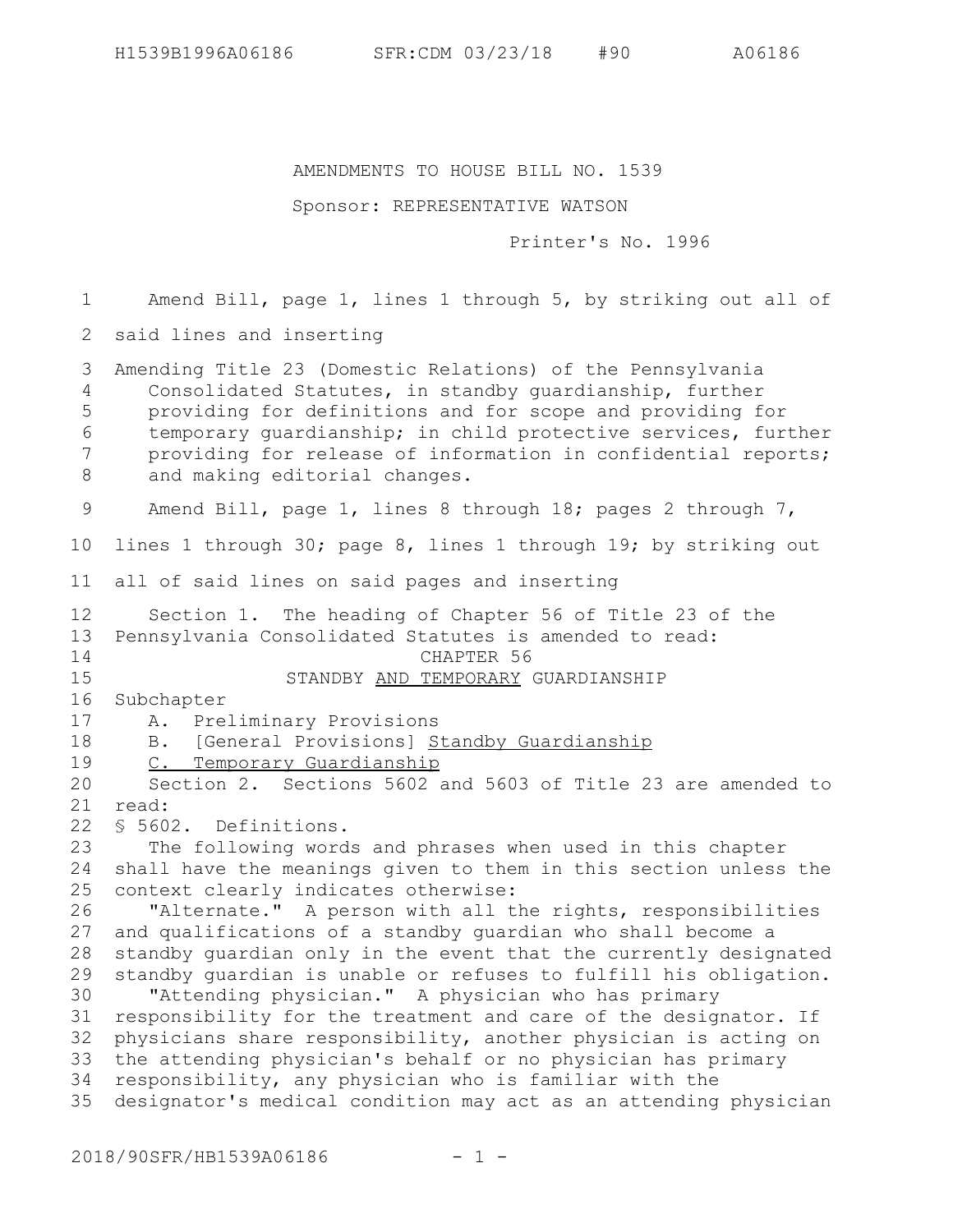```
under this chapter.
       "Coguardian." A person who along with a parent shares
 3 physical or legal custody, or both, of a child.
       "Consent." A written authorization signed by the designator
 5 in the presence of two witnesses who shall also sign the
 writing. The witnesses must be 18 years of age or older and not
6
   named in the designation.
       "Court." Family Court Division or domestic relations section
   of a court of common pleas unless otherwise provided by local
   rules of court.
       "Debilitation." A person's chronic and substantial inability
   as a result of a physically incapacitating disease or injury to
   care for a dependent minor.
       "Designation." A written document naming the standby
   guardian or temporary guardian. A parent, a legal custodian or a
   legal guardian may designate an alternate standby guardian in
   the same writing.
       "Designator." A parent, a legal custodian or a legal
   guardian who appoints a standby quardian or temporary quardian.
       "Determination of debilitation." A written finding made by
   an attending physician which states that the designator suffers
   from a physically incapacitating disease or injury. No
   identification of the illness in question is required.
       "Determination of incapacity." A written finding made by an
   attending physician which states the nature, extent and probable
   duration of the designator's mental or organic incapacity.
       "Family member." A grandparent, aunt, uncle or adult sibling
   of a minor.
       "Incapacity." A chronic and substantial inability, resulting
   from a mental or organic impairment, to understand the nature
   and consequences of decisions concerning the care of the
   designator's dependent minor and a consequent inability to care
   for the minor.
       "Standby guardian." A person named by a designator to assume
   the duties of coguardian or guardian of a minor and whose
   authority becomes effective upon the incapacity, debilitation
   and consent, or death of the minor's parent.
       "Temporary guardian." A family member, appointed by a court
   for a limited period as a guardian of the minor when the minor's
   custodial parent has entered a rehabilitation facility for
   treatment of drug or alcohol addiction or has been subject to
   emergency medical intervention due to abuse of drugs or alcohol.
       "Triggering event." A specified occurrence stated in the
   designation which empowers a standby guardian to assume the
   powers, duties and responsibilities of guardian or coguardian.
   § 5603. Scope.
       The provisions of Chapter 53 (relating to custody) and 20
   Pa.C.S. Ch. 25 (relating to wills) shall apply to standby
   guardians, coguardians, guardians, temporary guardians and any
   alternates unless otherwise specified in this chapter. Nothing
   in this chapter shall be construed to deprive any parent,
1
 2
 4
 7
 8
 9
10
11
12
13
14
15
16
17
18
19
20
21
22
23
24
25
26
27
28
29
30
31
32
33
34
35
36
37
38
39
40
41
42
43
44
45
46
47
48
49
50
51
```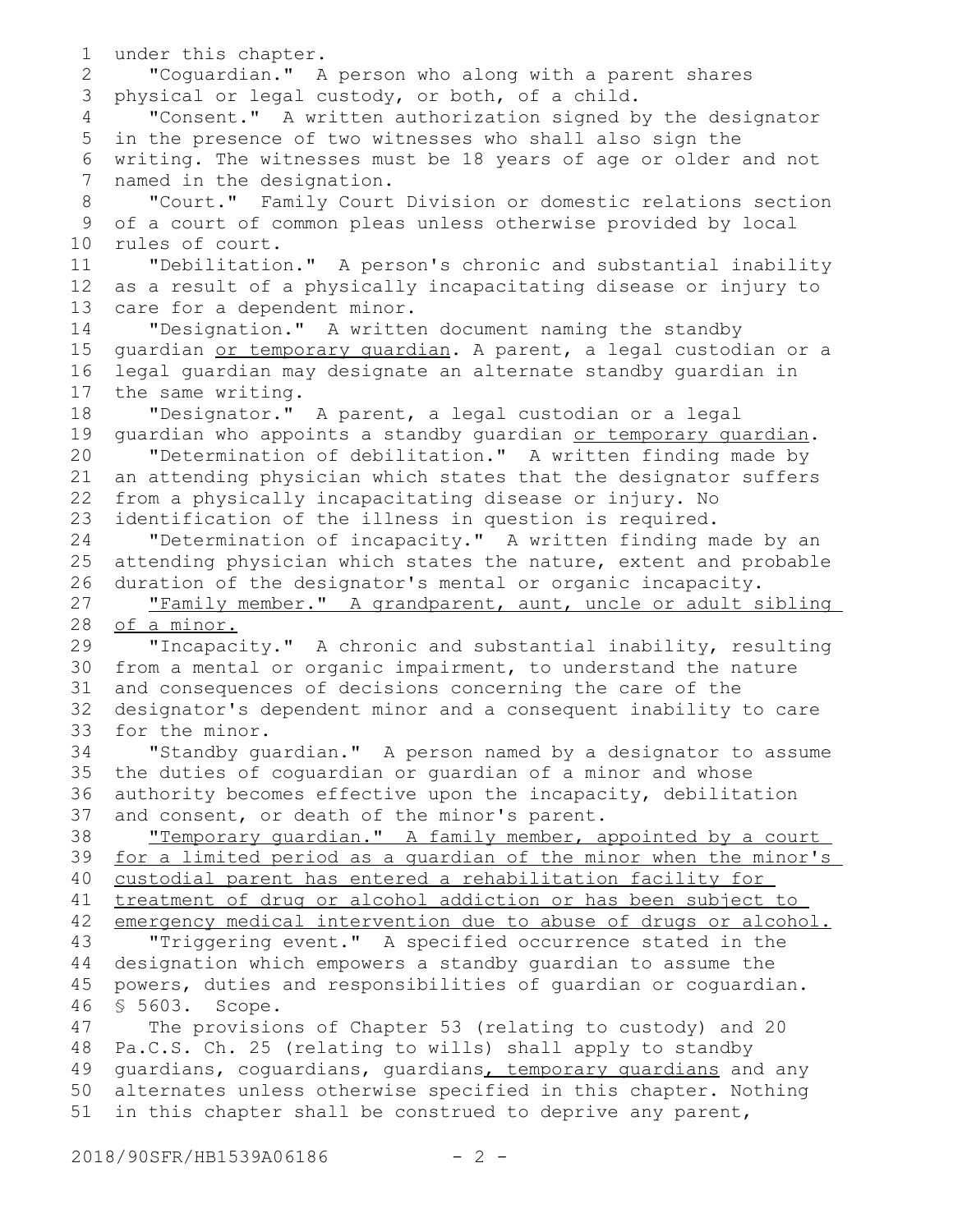| $\mathbf 1$    | custodial or noncustodial, of legal parental rights. Nothing in  |
|----------------|------------------------------------------------------------------|
| 2              | this chapter shall be construed to relieve any parent, custodial |
| 3              | or noncustodial, of a duty to support a child under the          |
| $\overline{4}$ | provisions of Chapter 43 (relating to support matters            |
| 5              | qenerally).                                                      |
| 6              | Section 3. The heading of Subchapter B of Chapter 56 of          |
| 7              | Title 23 is amended to read:                                     |
| $\,8\,$        | SUBCHAPTER B                                                     |
| 9              | [GENERAL PROVISIONS] STANDBY GUARDIANSHIP                        |
| 10             | Section 4. Chapter 56 of Title 23 is amended by adding a         |
| 11             | subchapter to read:                                              |
| 12             | SUBCHAPTER C                                                     |
| 13             | TEMPORARY GUARDIANSHIP                                           |
| 14             | 5621. Designation.                                               |
| 15             | 5622. Petition for approval of designation.                      |
| 16             | 5623. Authority of temporary quardian.                           |
| 17             | 5624. Period of temporary quardianship.                          |
| 18             | 5625. Termination of temporary quardianship.                     |
| 19             | § 5621. Designation.                                             |
| 20             | General rule.--Except as provided in subsection (b), a<br>(a)    |
| 21             | custodial parent may designate a temporary quardian by means of  |
| 22             | a written designation unless the minor has another parent or     |
| 23             | adoptive parent:                                                 |
| 24             | whose parental rights have not been terminated or<br>(1)         |
| 25             | relinquished;                                                    |
| 26             | (2) whose whereabouts are known; and                             |
| 27             | (3) who is willing and able to make and carry out the            |
| 28             | day-to-day child-care decisions concerning the minor.            |
| 29             | Exception where other parent consents. -- Notwithstanding<br>(b) |
| 30             | subsection (a), a parent, legal custodian or legal quardian may  |
| 31             | designate a temporary guardian with the consent of the other     |
| 32             | parent.                                                          |
| 33             | (c) Contents.--                                                  |
| 34             | (1) A designation of a temporary quardianship shall              |
| 35             | identify the custodial parent, the minor or minors, any other    |
| 36             | parent, the temporary quardian and the triggering event or       |
| 37             | events upon which a named temporary quardian shall become a      |
| 38             | coquardian or quardian. The designation shall also include       |
| 39             | the signed consent of the temporary quardian and the signed      |
| 40             | consent of any other parent or an indication why the other       |
| 41             | parent's consent is not necessary.                               |
| 42             | (2) The designation shall be signed by the designating           |
| 43             | parent in the presence of two witnesses who are 18 years of      |
| 44             | age or older and not otherwise named in the designation, who     |
| 45             | shall also sign the designation.                                 |
| 46             | (3) A parent may also but need not designate an                  |
| 47             | alternate in the designation.                                    |
| 48             | (4) A designation may but need not be in the following           |
| 49             | form:                                                            |
| 50             |                                                                  |
| 51             | (Insert name of designator) do hereby appoint                    |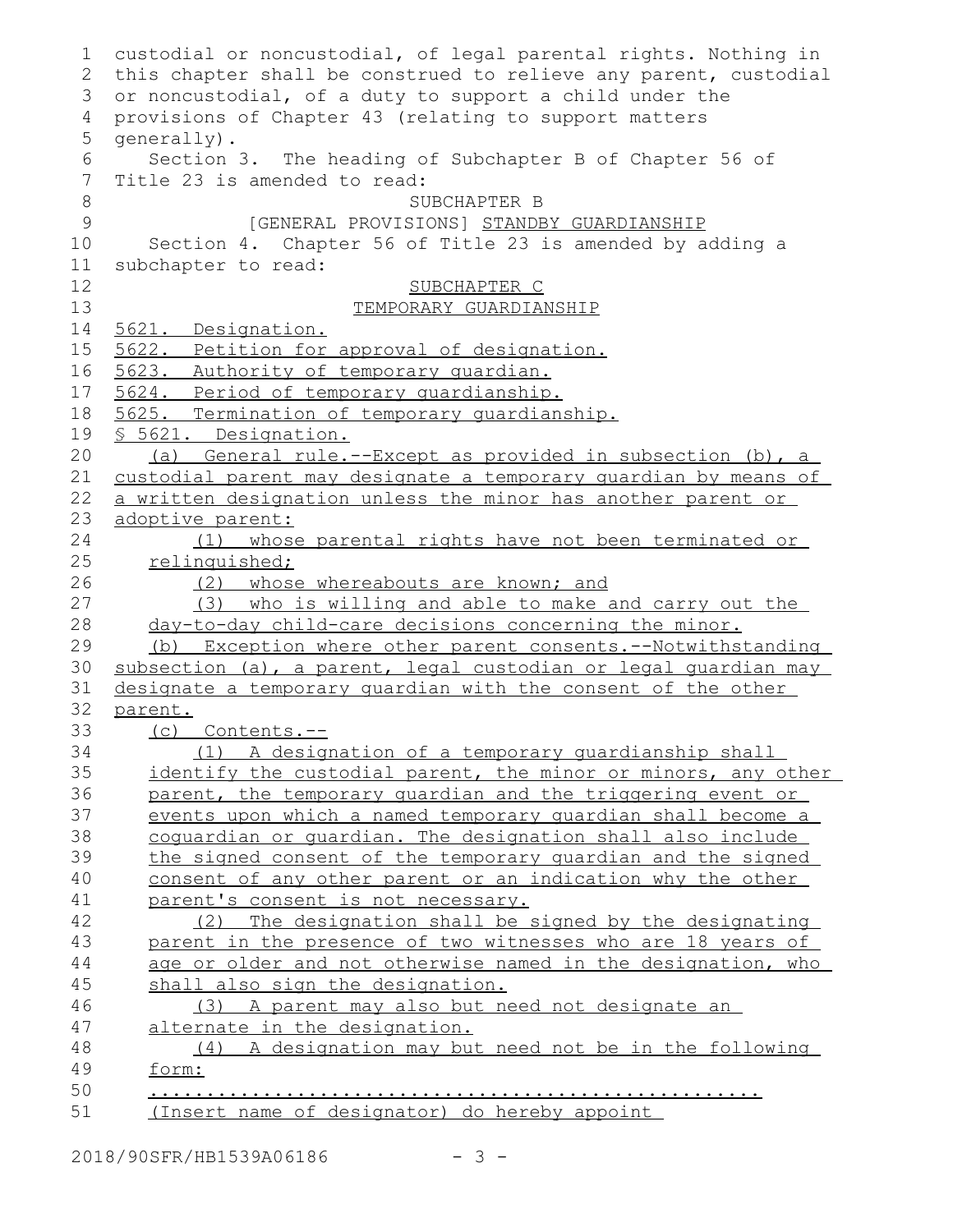| (Insert name, address and telephone number of temporary  |                                                                                                                                                                                                                                                                                                                                                                     |
|----------------------------------------------------------|---------------------------------------------------------------------------------------------------------------------------------------------------------------------------------------------------------------------------------------------------------------------------------------------------------------------------------------------------------------------|
| quardian) as the temporary quardian of                   |                                                                                                                                                                                                                                                                                                                                                                     |
|                                                          |                                                                                                                                                                                                                                                                                                                                                                     |
| (Insert name(s) of minor(s) to take effect upon          |                                                                                                                                                                                                                                                                                                                                                                     |
| <u> (Date)</u> .                                         |                                                                                                                                                                                                                                                                                                                                                                     |
| I am the mother/father/other to                          |                                                                                                                                                                                                                                                                                                                                                                     |
|                                                          |                                                                                                                                                                                                                                                                                                                                                                     |
| (Inset name(s) of minor(s)).                             |                                                                                                                                                                                                                                                                                                                                                                     |
| (Insert name(s) of other parent(s) of minor(s)) is the   |                                                                                                                                                                                                                                                                                                                                                                     |
| father/mother/other of                                   |                                                                                                                                                                                                                                                                                                                                                                     |
|                                                          |                                                                                                                                                                                                                                                                                                                                                                     |
| $(Inset name(s) of minor(s))$ .                          |                                                                                                                                                                                                                                                                                                                                                                     |
| By this designation, I am granting                       |                                                                                                                                                                                                                                                                                                                                                                     |
|                                                          | (insert name of temporary quardian) the authority to act for                                                                                                                                                                                                                                                                                                        |
| 90 days following the occurrence of                      |                                                                                                                                                                                                                                                                                                                                                                     |
| as a coquardian with me or as quardian of my minor       |                                                                                                                                                                                                                                                                                                                                                                     |
| child(ren).                                              |                                                                                                                                                                                                                                                                                                                                                                     |
| It is my intention to retain full parental rights to the |                                                                                                                                                                                                                                                                                                                                                                     |
| extent consistent with my condition and to retain the    |                                                                                                                                                                                                                                                                                                                                                                     |
| authority to revoke the temporary quardianship if I so   |                                                                                                                                                                                                                                                                                                                                                                     |
| choose.                                                  |                                                                                                                                                                                                                                                                                                                                                                     |
|                                                          |                                                                                                                                                                                                                                                                                                                                                                     |
|                                                          | This designation is made after careful reflection, while I am                                                                                                                                                                                                                                                                                                       |
| of sound mind.                                           |                                                                                                                                                                                                                                                                                                                                                                     |
| .                                                        |                                                                                                                                                                                                                                                                                                                                                                     |
| (Date)                                                   | (Designator's signature)                                                                                                                                                                                                                                                                                                                                            |
|                                                          |                                                                                                                                                                                                                                                                                                                                                                     |
| (Witness's signature)                                    | (Witness's signature)                                                                                                                                                                                                                                                                                                                                               |
|                                                          |                                                                                                                                                                                                                                                                                                                                                                     |
| (Number and Street)                                      | (Number and Street)                                                                                                                                                                                                                                                                                                                                                 |
|                                                          |                                                                                                                                                                                                                                                                                                                                                                     |
| (City, State and Zip Code)                               | (City, State and Zip Code)                                                                                                                                                                                                                                                                                                                                          |
|                                                          |                                                                                                                                                                                                                                                                                                                                                                     |
|                                                          | (Insert name of other parent)                                                                                                                                                                                                                                                                                                                                       |
| hereby consent to this designation.                      |                                                                                                                                                                                                                                                                                                                                                                     |
| (Date)                                                   | (Signature of other parent)                                                                                                                                                                                                                                                                                                                                         |
|                                                          |                                                                                                                                                                                                                                                                                                                                                                     |
|                                                          |                                                                                                                                                                                                                                                                                                                                                                     |
|                                                          |                                                                                                                                                                                                                                                                                                                                                                     |
|                                                          | (Address of other parent)                                                                                                                                                                                                                                                                                                                                           |
|                                                          |                                                                                                                                                                                                                                                                                                                                                                     |
| (Insert name of temporary quardian), hereby accept my    |                                                                                                                                                                                                                                                                                                                                                                     |
|                                                          |                                                                                                                                                                                                                                                                                                                                                                     |
|                                                          |                                                                                                                                                                                                                                                                                                                                                                     |
|                                                          |                                                                                                                                                                                                                                                                                                                                                                     |
| become effective upon  (Date)                            |                                                                                                                                                                                                                                                                                                                                                                     |
|                                                          |                                                                                                                                                                                                                                                                                                                                                                     |
|                                                          |                                                                                                                                                                                                                                                                                                                                                                     |
|                                                          | nomination as temporary quardian of<br>(Insert minor(s)'s name(s)). I understand that my rights and<br>responsibilities toward the minor child (ren) named above will<br>I further understand that in order to continue as temporary<br>guardian for the child (ren), I must file a petition with the<br>court of common pleas within 30 days of the order granting |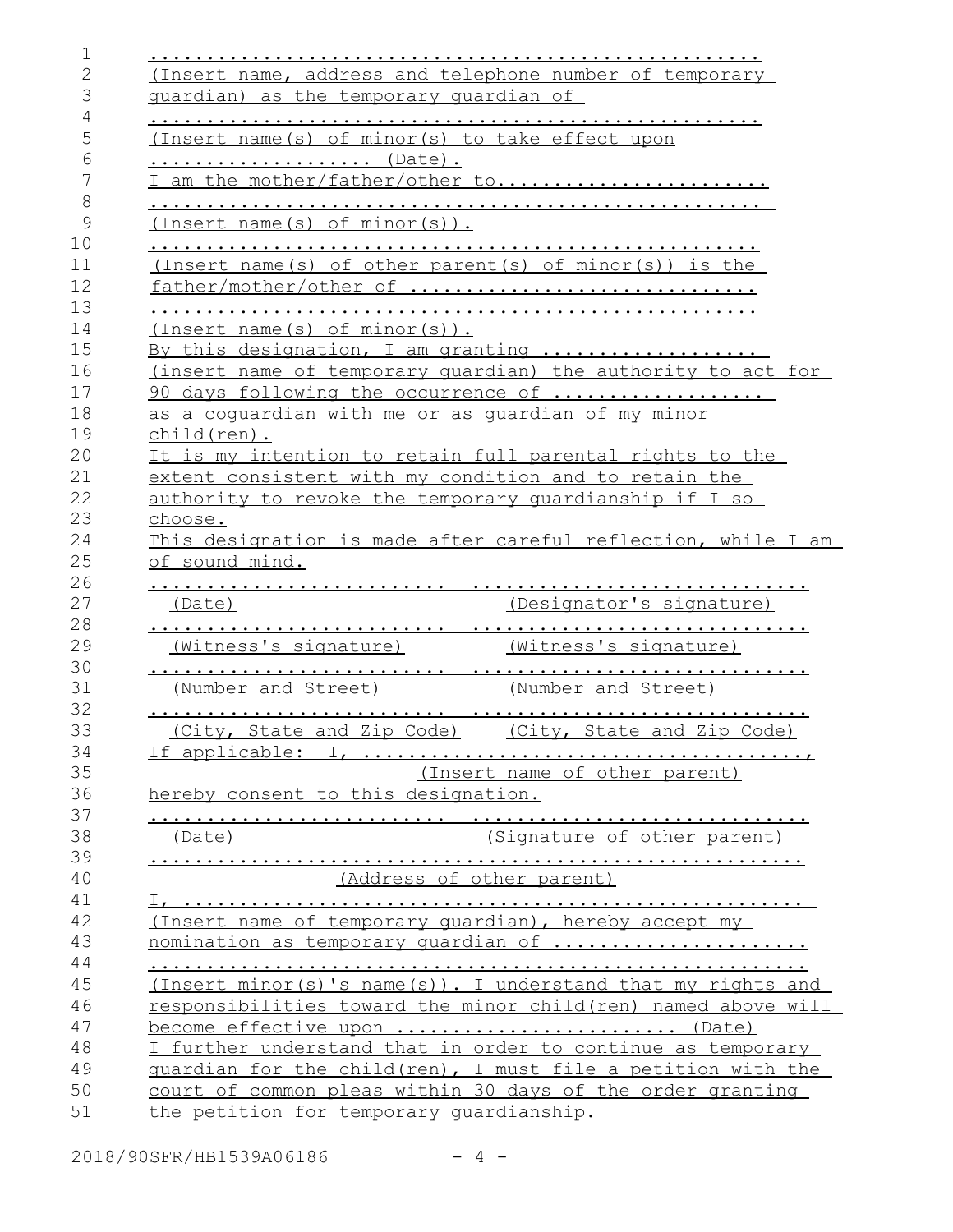| 1              |                                                                  |
|----------------|------------------------------------------------------------------|
| $\mathbf{2}$   | (Signature of temporary guardian)<br>(Date)                      |
| 3              | NOTARY SEAL                                                      |
| $\overline{4}$ | I hereby revoke the above temporary quardianship agreement.      |
| 5              |                                                                  |
| 6              | <u> (Date)</u>                                                   |
| $\overline{7}$ | NOTARY SEAL                                                      |
| $\,8\,$        | <u>S 5622. Petition for approval of designation.</u>             |
| 9              | (a) General rule.--Except as provided in subsection (b), a       |
| 10             | petition for court approval of a designation under this chapter  |
| 11             | may be made when an individual who is a custodial parent of a    |
| 12             | minor has entered a rehabilitation facility for treatment of a   |
| 13             | drug or alcohol addiction or has been subject to emergency       |
| 14             | medical intervention due to abuse of drugs or alcohol by filing  |
| 15             | with the court a copy of the designation.                        |
| 16             | (b) Exception where designation has not been entered.--If a      |
| 17             | custodial parent has been subject to emergency medical           |
| 18             | intervention due to abuse of drugs or alcohol and a written      |
| 19             | designation has not been executed, a family member shall         |
| 20             | petition the court to hold a hearing to be designated temporary  |
| 21             | <u>quardian.</u>                                                 |
| 22             | $(c)$ Notice.--                                                  |
| 23             | (1) The court shall notify a person named in the                 |
| 24             | designation within 10 days of the filing of the petition and     |
| 25             | of any hearing on the petition.                                  |
| 26             | (2) If a designation has not been executed, the                  |
| 27             | petitioner shall notify the custodial parent or parents,         |
| 28             | noncustodial parent or adoptive parent within 10 days of the     |
| 29             | filing of the petition and of any hearing on the petition.       |
| 30             | (3) If the petition alleges that a noncustodial parent           |
| 31             | cannot be located, that parent shall be notified in              |
| 32             | accordance with the notice provisions of the Pennsylvania        |
| 33             | Rules of Civil Procedure in custody matters. No notice is        |
| 34             | necessary to a parent whose parental rights have previously      |
| 35             | been terminated or relinquished.                                 |
| 36             | (d) Jurisdiction.--For purposes of determining jurisdiction      |
| 37             | under this chapter, the provisions of Chapter 54 (relating to    |
| 38             | uniform child custody jurisdiction and enforcement) shall apply. |
| 39             | (e) Presumptions.--In a proceeding for judicial appointment      |
| 40             | of a temporary quardian, a designation shall constitute a        |
| 41             | rebuttable presumption that the designated temporary quardian is |
| 42             | capable of serving as coquardian or quardian. When the           |
| 43             | designator is the sole surviving parent and when the parental    |
| 44             | rights of any noncustodial parent have been terminated or        |
| 45             | relinguished or when all parties consent to the designation      |
| 46             | there shall be a rebuttable presumption that entry of the        |
| 47             | approval order is in the best interest of the child. In any      |
| 48             | case, if the court finds entry of the approval order to be in    |
| 49             | the best interests of the child, the court shall enter an order  |
| 50             | approving the designation petition.                              |
| 51             | (f) Approval without hearing.--Approval of the designation       |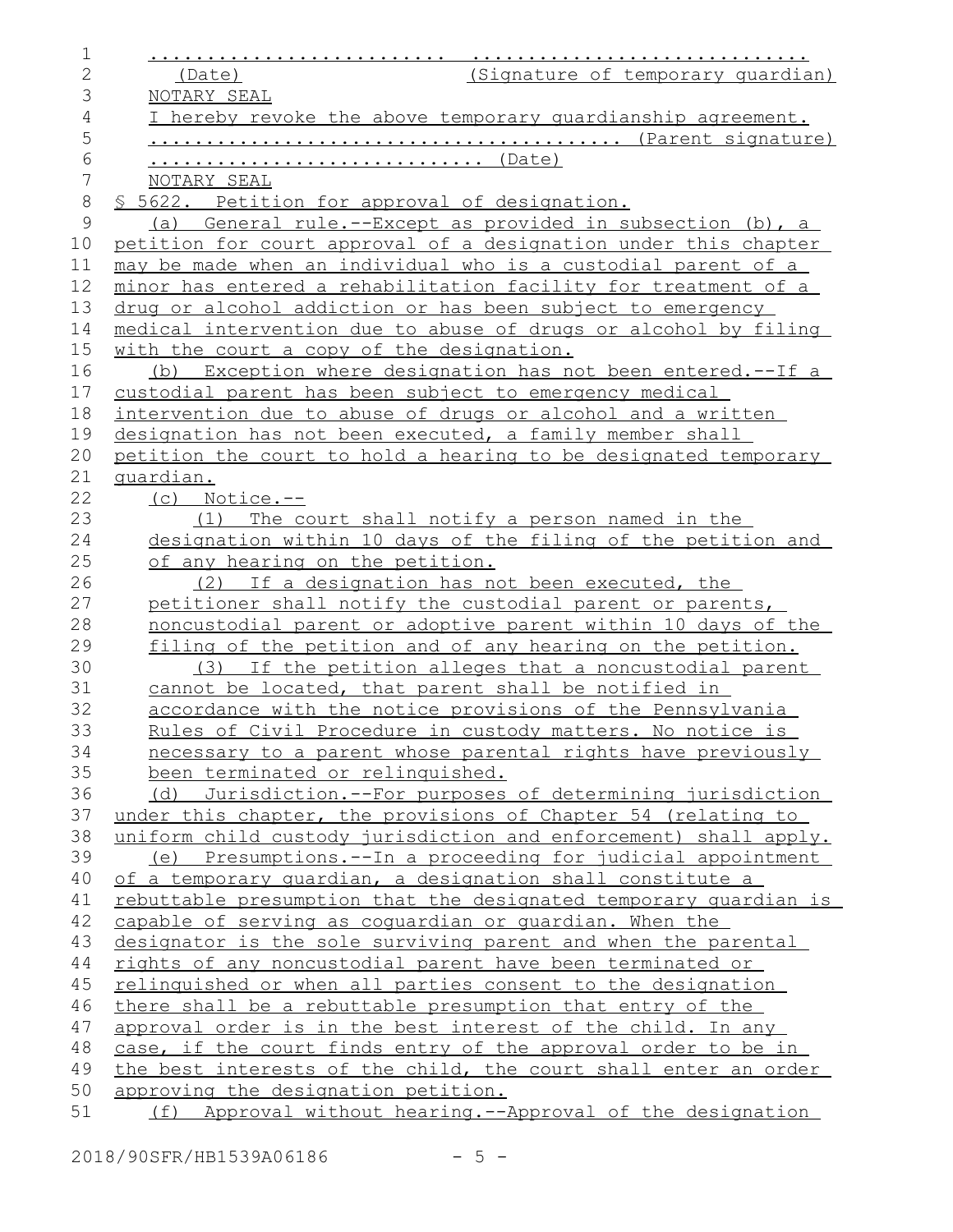| 1            | without a hearing is permitted when the designator is the sole                                                      |
|--------------|---------------------------------------------------------------------------------------------------------------------|
| 2            | surviving parent, when the parental rights of a noncustodial                                                        |
| 3            | parent have been terminated or relinquished or when all parties                                                     |
| 4            | consent to entry of the approval order.                                                                             |
| 5            | Hearing.--If a hearing is required, it shall be<br>(q)                                                              |
| $\sqrt{6}$   | conducted in accordance with the proceedings under Chapters 53                                                      |
| 7            | <u>(relating to child custody) and 54.</u>                                                                          |
| $\,8\,$      | Court appearance.--If a designation has not been<br>(h)                                                             |
| $\mathsf{9}$ | executed and a petition for temporary quardianship has been                                                         |
| 10           | filed with the court by a family member, the custodial parent                                                       |
| 11           | and noncustodial parent or adoptive parent shall appear in court                                                    |
| 12           | in order to consent to or oppose the designation. If notice has                                                     |
| 13           | been given under subsection (c) (3) and a noncustodial parent                                                       |
| 14           | does not appear in court, it is presumed that consent to the                                                        |
| 15           | designation has been granted.                                                                                       |
| 16           | (i) Costs.--A court may waive filing fees and other costs                                                           |
| 17           | upon application when the petitioner demonstrates the fees and                                                      |
| 18           | other costs would constitute a financial burden upon the                                                            |
| 19           | petitioner and the petitioner's family. There shall be a                                                            |
| 20           | presumption of a financial burden if the income from all sources                                                    |
| 21           | of the petitioner is less than 300% of the poverty level set by                                                     |
| 22           | the Federal Government.                                                                                             |
| 23           | <u>S 5623. Authority of temporary quardian.</u>                                                                     |
| 24           | (a) Authority.--                                                                                                    |
| 25           | (1) The temporary quardian shall have the authority to                                                              |
| 26           | act as coquardian or quardian upon a custodial parent                                                               |
|              |                                                                                                                     |
| 27           | entering into an alcohol or drug treatment facility or upon a                                                       |
| 28           | court ordering the designation pursuant to hearing under                                                            |
| 29           | subsection 5622(b) (relating to petition for approval of                                                            |
| 30           | designation).                                                                                                       |
| 31           | The commencement of the temporary quardian's<br>(2)                                                                 |
| 32           | authority to act as coquardian shall not itself divest the                                                          |
| 33           | custodial parent of parental rights but shall confer upon the                                                       |
| 34           | temporary quardian concurrent or shared custody of the child.                                                       |
| 35           | (3) A coquardian shall assure frequent and continuing                                                               |
| 36           | contact with and physical access to the child and shall                                                             |
| 37           | further assure the involvement of the custodial parent, to                                                          |
| 38           | the greatest extent possible, in the decision making on                                                             |
| 39           | behalf of the child.                                                                                                |
| 40           | (4) The commencement of a temporary quardian's authority                                                            |
| 41           | under this subchapter shall not itself divest a parent or                                                           |
| 42           | legal quardian of parental or quardianship rights.                                                                  |
| 43           | (b) Limitations on authority.--In addition to any other                                                             |
| 44           | restrictions placed on a temporary quardian by the court, the                                                       |
| 45           | temporary quardian may not:                                                                                         |
| 46           | remove the minor or permit the minor to be removed<br>(1)                                                           |
| 47           | from the United States either permanently or temporarily                                                            |
| 48           | without the consent of the custodial parent and the approval                                                        |
| 49           | of the court; or                                                                                                    |
| 50<br>51     | remove the minor from this Commonwealth absent a<br>(2)<br>court order, which may only be issued after a hearing at |